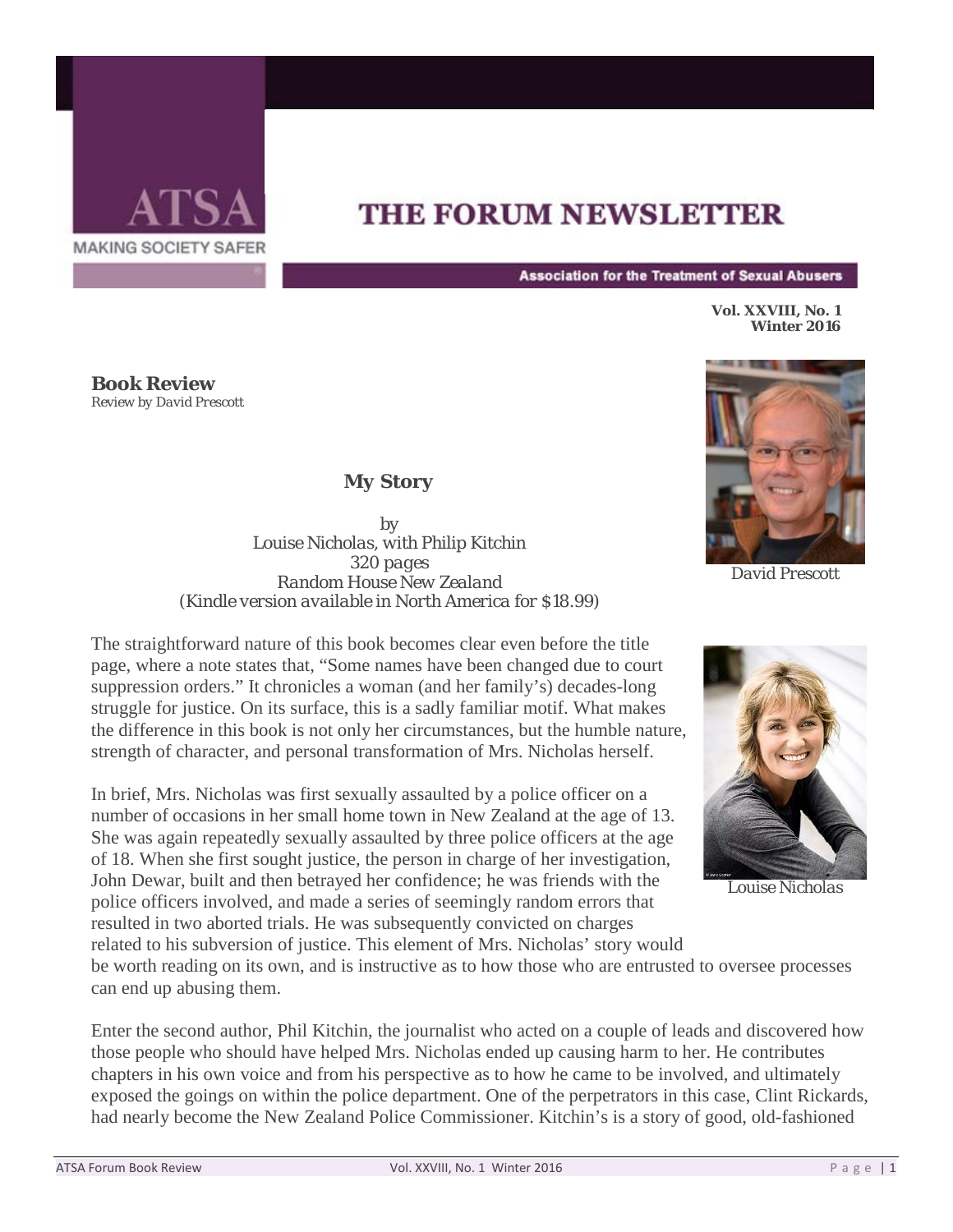journalism: get the facts, work nights and weekends to put them together, and be fearless in presenting them. This was one of the most important and high-stakes stories in recent New Zealand history. It is difficult to overestimate the personal risks of so many in bringing this story to the public.

Mrs. Nicholas communicates in a very direct style. She comes from a small town and is no stranger to rural life. Her outwardly brusque writing style does not mask, however, her vulnerability as a human being as she tells her story again and again; She is clear that she wants the truth told no matter the costs. There is an irony to the fact that while she learned backcountry search-and-rescue techniques at an early age, she now comes to the aid of other people who have survived sexual abuse. Unlike other recent publications (e.g., Jon Krakauer's Missoula), Mrs. Nicholas never expresses a desire for revenge or retribution. Rather, like so many others, she wants truth and justice, even as she teeters on the edge of giving up.

The book is structured in such a way that the chapters alternate between the voices and perspectives of the authors. For those providing therapy for sexual abuse, it provides a marvelous example of differing perspectives of events. Each player remains strong when others falter, and victory is ultimately the result of actions taken as a team, with Mrs. Nicholas' husband, Ross, providing the ultimate backdrop of support and encouragement. An element that fascinates and yet remains understated throughout the book is in how bystanders respond. Most of the men involved engage in classic patterns of stonewalling and counter-allegations. At least two women didn't step forward with confirmatory information until long after the incidents. One was a police officer aware of the events that had transpired and the other was another person victimized by the police who had indicated to investigators that Mrs. Nicholas had enjoyed her experiences. These kinds of betrayals are known to professionals working in sexual abuse, but would still have been worthy of even greater exploration.

As a result of her grit and passion for justice, Louise Nicholas has established herself as a national treasure in New Zealand. She is a National Sexual Violence Survivor Advocate in New Zealand. She is a survivor of child and adult rape, perpetrated against her by rogue members of the New Zealand Police. While there are many people who have survived sexual abuse and gone on to tell their stories via books and lectures, Mrs. Nicholas stands out. Her presentation was passionately heartfelt and authentic. It was clear that she had come to tell the truth from her first words: "Some names have been changed due to suppression orders by the court." Mrs. Nicholas' persistence in seeking justice for herself and others is remarkable. There is now a wing of the New Zealand police named after her. In April 2015 she was awarded the Governor General's Anzac award and later the same year (June) she was made an Officer of the NZ Order of Merit in the Queen's Birthday Honours.

The circumstances outlined in this book are at once imaginable and unimaginable: crimes committed by those who are supposed to be protectors and instead actively block justice; betrayal by those who might otherwise be helpful; the fear of disclosure lest others become extremely violent; the tragic images and memories (e.g., watching the dress given to her by her boyfriend lying crumpled on the floor during an assault). It is among the best books written on the experiences of those who have survived sexual abuse.

## Postscript

Although her book stands on its own, Mrs. Nicholas is a powerful public speaker. I had the opportunity to watch her from the front row at the 2015 ANZATSA conference. Beyond raising awareness of the problems of sexual abuse, her story points to what is possible when one persists in telling the truth. In an unforgettable moment at the end, she left the stage and took her seat in the front row. It was only then, as she took a breath, began to relax, and allowed her emotions to flash across her face, that it was apparent